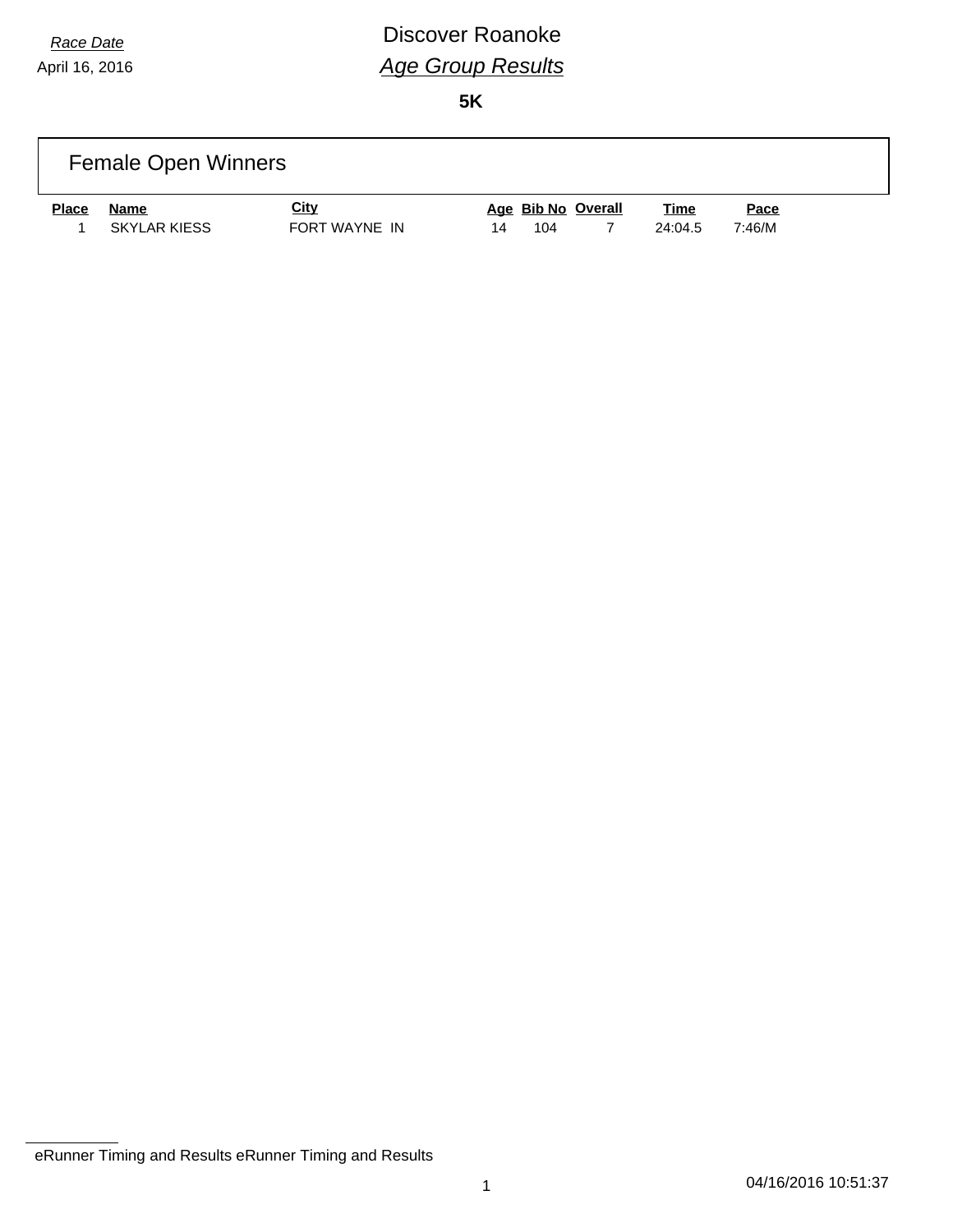### *Race Date* **Discover Roanoke** *Age Group Results*

**5K**

|              | No Age Given                                    |                                |          |                |                    |                    |                    |  |
|--------------|-------------------------------------------------|--------------------------------|----------|----------------|--------------------|--------------------|--------------------|--|
| <b>Place</b> | <b>Name</b>                                     | City                           |          |                | Age Bib No Overall | <b>Time</b>        | Pace               |  |
| 1            | Julie Hammer                                    | Roanoke IN                     | 0        | 259            | 39                 | 31:27.6            | 10:09/M            |  |
|              |                                                 |                                |          |                |                    |                    |                    |  |
|              | Female 19 and Under                             |                                |          |                |                    |                    |                    |  |
| <b>Place</b> | <b>Name</b>                                     | <b>City</b>                    |          |                | Age Bib No Overall | <b>Time</b>        | Pace               |  |
| 1            | Emily McLaughlin                                | Fort Wayne IN                  | 14       | 226            | 16                 | 25:30.2            | 8:14/M             |  |
| 2            | <b>HOLLY KIESS</b>                              | <b>FORT WAYNE IN</b>           | 16       | 103            | 21                 | 27:14.3            | 8:47/M             |  |
| 3            | Megan McLaughlin                                | Fort Wayne IN                  | 11       | 227            | 23                 | 27:29.2            | 8:52/M             |  |
| 4            | <b>ELLY KIESS</b>                               | FORT WAYNE IN                  | 11       | 102            | 26                 | 27:41.1            | 8:56/M             |  |
| 5            | <b>EMMA HOLZINGER</b>                           | ROANOKE IN                     | 11       | 91             | 36                 | 30:07.0            | 9:43/M             |  |
| 6            | Kendra Collins                                  | fort wayne IN                  | 16       | 27             | 50                 | 33:59.4            | 10:58/M            |  |
| 7            | Victoria McNamara                               | Huntertown IN                  | 17       | 142            | 53                 | 34:16.5            | 11:03/M            |  |
| 8            | <b>MIRIAM KLINE</b>                             | FORT WAYNE IN                  | 11       | 106            | 61                 | 36:43.1            | 11:51/M            |  |
| 9            | Carlie Frech                                    |                                | 15       | 284            | 69                 | 38:25.2            | 12:24/M            |  |
| 10           | Cassie Noga                                     |                                | 14       | 283            | 70                 | 38:27.0            | 12:24/M            |  |
|              | Female 20 to 35                                 |                                |          |                |                    |                    |                    |  |
| <b>Place</b> | <b>Name</b>                                     | <b>City</b>                    |          |                | Age Bib No Overall | <b>Time</b>        | Pace               |  |
| 1            | Eliza Miron                                     | Columbia City IN               | 30       | 250            | 19                 | 26:35.5            | 8:35/M             |  |
| 2            | Katherine shady                                 | Huntington IN                  | 28       | 175            | 28                 | 28:03.2            | 9:03/M             |  |
| 3            | <b>Chelsey Wiley</b>                            | Roanoke IN                     | 27       | 202            | 32                 | 28:35.8            | 9:13/M             |  |
| 4            | Michelle McKinney                               | Fishers IN                     | 25       | 135            | 37                 | 30:28.8            | 9:50/M             |  |
| 5            | <b>Misty Williams</b>                           |                                | 34       | 260            | 40                 | 31:27.7            | 10:09/M            |  |
| 6            | Johana Bovee                                    |                                | 26       | 267            | 41                 | 32:11.1            | 10:23/M            |  |
| 7            | Kristin Dixon                                   | Fort Wayne IN                  | 32       | 32             | 43                 | 32:41.0            | 10:33/M            |  |
| 8            | Cory Ayers                                      | Roanoke IN                     | 32       | $\overline{7}$ | 44                 | 32:41.3            | 10:33/M            |  |
| 9            | <b>COURTNEY ADAMS</b>                           | HUNTINGTON IN                  | 25       | $\mathbf 1$    | 51                 | 34:05.3            | 11:00/M            |  |
| 10           | PATTY MANKEY                                    | <b>BLUFFTON IN</b>             | 24       | 127            | 60                 | 36:41.2            | 11:50/M            |  |
| 11           | <b>Stephanie Glick</b>                          | ROANOKE, IN IN                 | 30       | 66             | 62                 | 36:43.2            | 11:51/M            |  |
| 12           | Elizabeth Hale                                  | Fort Wayne IN                  | 27       | 70             | 66                 | 37:04.2            | 11:57/M            |  |
| 13           | Jessica Anderson                                | Fort Wayne IN                  | 26       | 4              | 88                 | 43:00.3            | 13:52/M            |  |
|              |                                                 |                                |          |                |                    |                    |                    |  |
| 14           | Katelin Herber                                  | Huntington IN                  | 31       | 78             | 95                 | 45:42.9            | 14:45/M            |  |
| 15           | Jen Girardot                                    |                                | 35       | 245            | 98                 | 45:57.7            | 14:49/M            |  |
| 16           | Kristina Youn Scherrer                          | fort wayne IN                  | 33       | 212            | 102                | 46:50.2            | 15:06/M            |  |
| 17<br>18     | <b>Stacey Fletter</b><br><b>CHRISTIE STRASS</b> | Roanoke IN<br>COLUMBIA CITY IN | 29<br>30 | 50<br>186      | 103<br>115         | 46:51.3<br>51:38.8 | 15:07/M<br>16:39/M |  |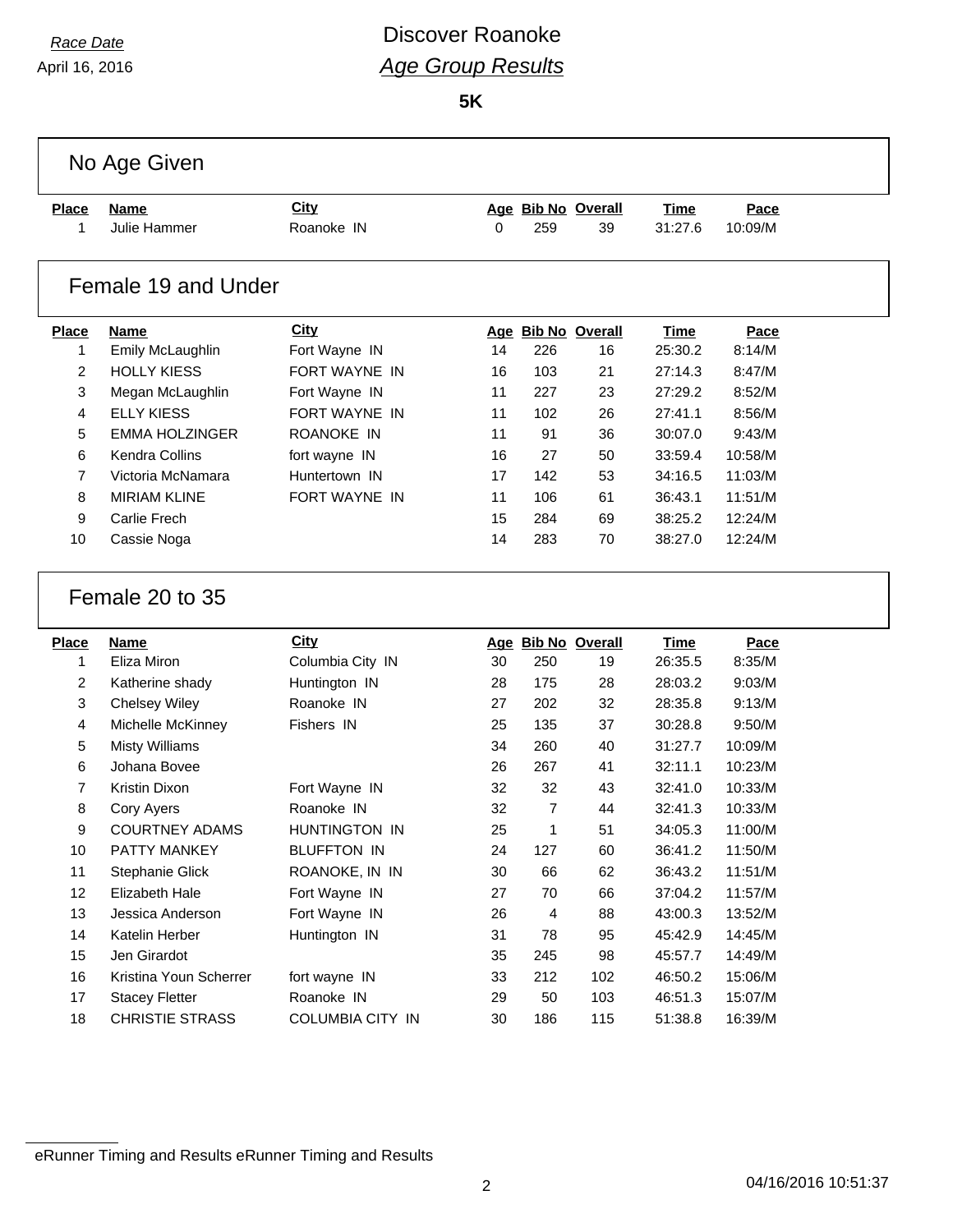**5K**

#### Female 36 to 49

| <b>Place</b>   | Name                     | City                    |    | Age Bib No Overall |     | <b>Time</b> | Pace    |
|----------------|--------------------------|-------------------------|----|--------------------|-----|-------------|---------|
| 1              | Erin Lane                | Churubusco IN           | 36 | 117                | 10  | 24:59.0     | 8:04/M  |
| $\overline{c}$ | <b>CORTNEY MILLER</b>    | HUNTINGTON IN           | 39 | 145                | 11  | 25:00.4     | 8:04/M  |
| 3              | Kari McNamara            | Huntertown IN           | 44 | 141                | 18  | 25:58.3     | 8:23/M  |
| 4              | <b>Diane Sheets</b>      | Huntington IN           | 49 | 176                | 30  | 28:28.6     | 9:11/M  |
| 5              | <b>TARA HOLZINGER</b>    | ROANOKE IN              | 39 | 92                 | 35  | 30:07.0     | 9:43/M  |
| 6              | <b>ANN KLINE</b>         | FORT WAYNE IN           | 37 | 105                | 38  | 31:24.4     | 10:08/M |
| 7              | carmen fredrick          | Fort Wayne IN           | 39 | 54                 | 45  | 32:43.8     | 10:33/M |
| 8              | Alizhee Rodgers          |                         | 38 | 258                | 46  | 32:53.5     | 10:36/M |
| 9              | <b>Carrie Rice</b>       | Roanoke IN              | 47 | 257                | 47  | 32:54.5     | 10:37/M |
| 10             | Megan Hamilton           | fort wayne IN           | 41 | 71                 | 49  | 33:58.9     | 10:57/M |
| 11             | Jenifer MacAleese        | Roanoke IN              | 37 | 214                | 63  | 36:44.2     | 11:51/M |
| 12             | Kelly Corya              | Fort Wayne IN           | 46 | 28                 | 68  | 38:14.0     | 12:20/M |
| 13             | Erin Erb                 | Fort Wayne IN           | 36 | 43                 | 71  | 38:44.9     | 12:30/M |
| 14             | <b>Stacey Stanton</b>    | ROANOKE IN              | 40 | 184                | 73  | 38:59.4     | 12:35/M |
| 15             | Corinna Ladd             | Fort Wayne IN           | 47 | 111                | 75  | 39:19.1     | 12:41/M |
| 16             | Corey Laffkas            | FORT WAYNE IN           | 42 | 112                | 76  | 39:56.8     | 12:53/M |
| 17             | Julie Uecker             | Fort Wayne IN           | 43 | 194                | 78  | 40:12.6     | 12:58/M |
| 18             | <b>TAMMY BALLER</b>      | UNIONDALE IN            | 44 | 10                 | 82  | 41:46.2     | 13:28/M |
| 19             | REBECCA HESS             | <b>COLUMBIA CITY IN</b> | 43 | 87                 | 83  | 42:07.3     | 13:35/M |
| 20             | Ann Schlagenhauf         | <b>FORT WAYNE IN</b>    | 48 | 170                | 89  | 43:05.1     | 13:54/M |
| 21             | <b>ALETHEA GILPIN</b>    | ROANOKE IN              | 42 | 64                 | 90  | 43:10.2     | 13:55/M |
| 22             | <b>Heather Plasterer</b> | Roanoke IN              | 36 | 156                | 91  | 43:10.2     | 13:55/M |
| 23             | Kimberly Noga            | Fort Wayne IN           | 48 | 282                | 92  | 43:17.8     | 13:58/M |
| 24             | Juliana Bolenbaugh       | Scott OH                | 36 | 17                 | 104 | 47:14.8     | 15:14/M |
| 25             | Angie Bayoneta           | Fort Wayne IN           | 42 | 11                 | 105 | 47:15.1     | 15:15/M |
| 26             | Julie Fraze              | Uniondale IN            | 45 | 51                 | 112 | 51:00.8     | 16:27/M |
| 27             | angie double             | ronaoke IN              | 41 | 33                 | 113 | 51:01.6     | 16:27/M |
| 28             | Amy Wills                | Roanoke IN              | 46 | 204                | 114 | 51:06.7     | 16:29/M |
| 29             | ORVETTA KIDD             | FORT WAYNE IN           | 48 | 100                | 117 | 51:47.5     | 16:42/M |
|                |                          |                         |    |                    |     |             |         |

#### Female 50 to 64

| Place | <b>Name</b>         | City                 |    | Age Bib No Overall |    | Time    | Pace    |
|-------|---------------------|----------------------|----|--------------------|----|---------|---------|
|       | LISA RUEFER         | ROANOKE IN           | 53 | 167                | 29 | 28:11.1 | 9:05/M  |
| 2     | Debra Lesh-Funk     | Ossian IN            | 57 | 121                | 52 | 34:06.2 | 11:00/M |
| 3     | Lynette Mankey      | Fort Wayne IN        | 55 | 252                | 54 | 34:17.2 | 11:04/M |
| 4     | Darlene Brady       | Fort Wayne IN        | 50 | 18                 | 65 | 36:54.6 | 11:54/M |
| 5     | Joni Wyatt          | Roanoke IN           | 62 | 209                | 72 | 38:50.2 | 12:32/M |
| 6     | <b>Barb Gamble</b>  | Fort Wayne IN        | 50 | 229                | 74 | 39:00.8 | 12:35/M |
|       | Lynn Pinkerton      | Warren IN            | 58 | 155                | 79 | 40:31.0 | 13:04/M |
| 8     | <b>SUSAN MILLER</b> | <b>HUNTINGTON IN</b> | 59 | 147                | 85 | 42:33.0 | 13:44/M |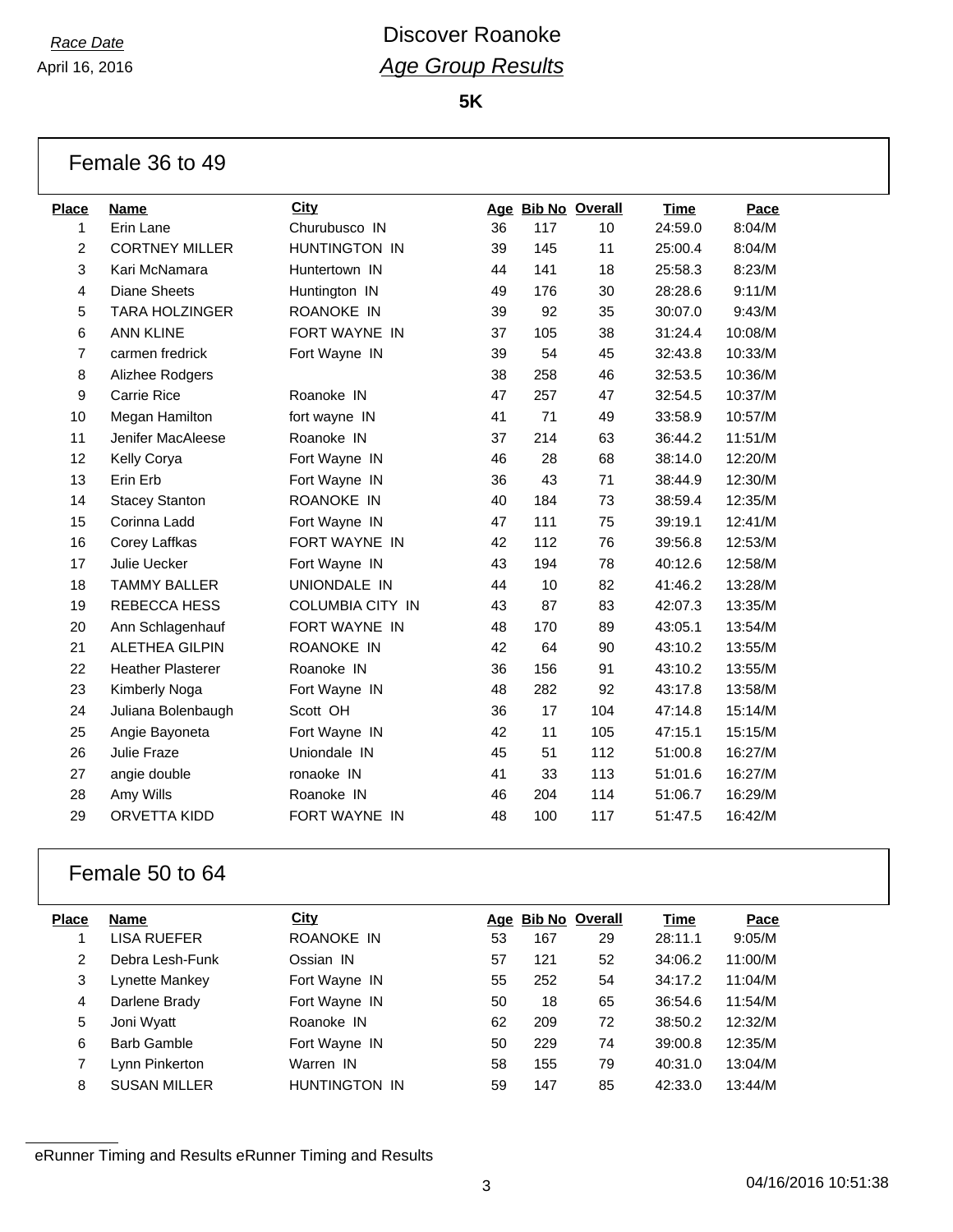**5K**

|              | Female 50 to 64        |                      |            |     |                       |             |         |
|--------------|------------------------|----------------------|------------|-----|-----------------------|-------------|---------|
| <b>Place</b> | Name                   | <b>City</b>          | <u>Age</u> |     | <b>Bib No Overall</b> | Time        | Pace    |
| 9            | Colleen Marshall       | Fort wayne IN        | 56         | 129 | 87                    | 42:54.1     | 13:50/M |
| 10           | Linda Cambre           |                      | 55         | 244 | 94                    | 45:27.7     | 14:40/M |
| 11           | ANNE BUUCK             | ROANOKE IN           | 53         | 22  | 99                    | 46:37.5     | 15:02/M |
| 12           | <b>CATHY GEYER</b>     | ANDREWS IN           | 56         | 59  | 101                   | 46:38.4     | 15:03/M |
| 13           | <b>Becky Bushee</b>    | Yoder IN             | 54         | 20  | 106                   | 49:02.8     | 15:49/M |
| 14           | Deb Bushee             | UNIONDALE IN         | 59         | 253 | 108                   | 49:22.8     | 15:55/M |
| 15           | <b>KARMEN LAHR</b>     | HUNTINGTON IN        | 59         | 113 | 109                   | 49:23.1     | 15:56/M |
| 16           | <b>SHEILA CHRISTEN</b> | ROANOKE IN           | 58         | 24  | 110                   | 50:50.7     | 16:24/M |
| 17           | <b>JULIE HOFFMAN</b>   | <b>HUNTINGTON IN</b> | 53         | 90  | 116                   | 51:39.2     | 16:40/M |
| 18           | <b>CHERYL RAIMAN</b>   | ROANOKE IN           | 51         | 161 | 118                   | 51:47.7     | 16:42/M |
|              | Female 65 and over     |                      |            |     |                       |             |         |
| <b>Place</b> | <b>Name</b>            | <b>City</b>          |            |     | Age Bib No Overall    | <u>Time</u> | Pace    |
| 1            | <b>LYNN LEPOLA</b>     | FORT WAYNE IN        | 68         | 118 | 81                    | 41:43.9     | 13:27/M |
| 2            | <b>GEMMA SICKAFUS</b>  | UNIONDALE IN         | 67         | 179 | 93                    | 45:01.6     | 14:31/M |

Patti Fritz Roanoke IN 66 55 100 46:37.9 15:02/M

eRunner Timing and Results eRunner Timing and Results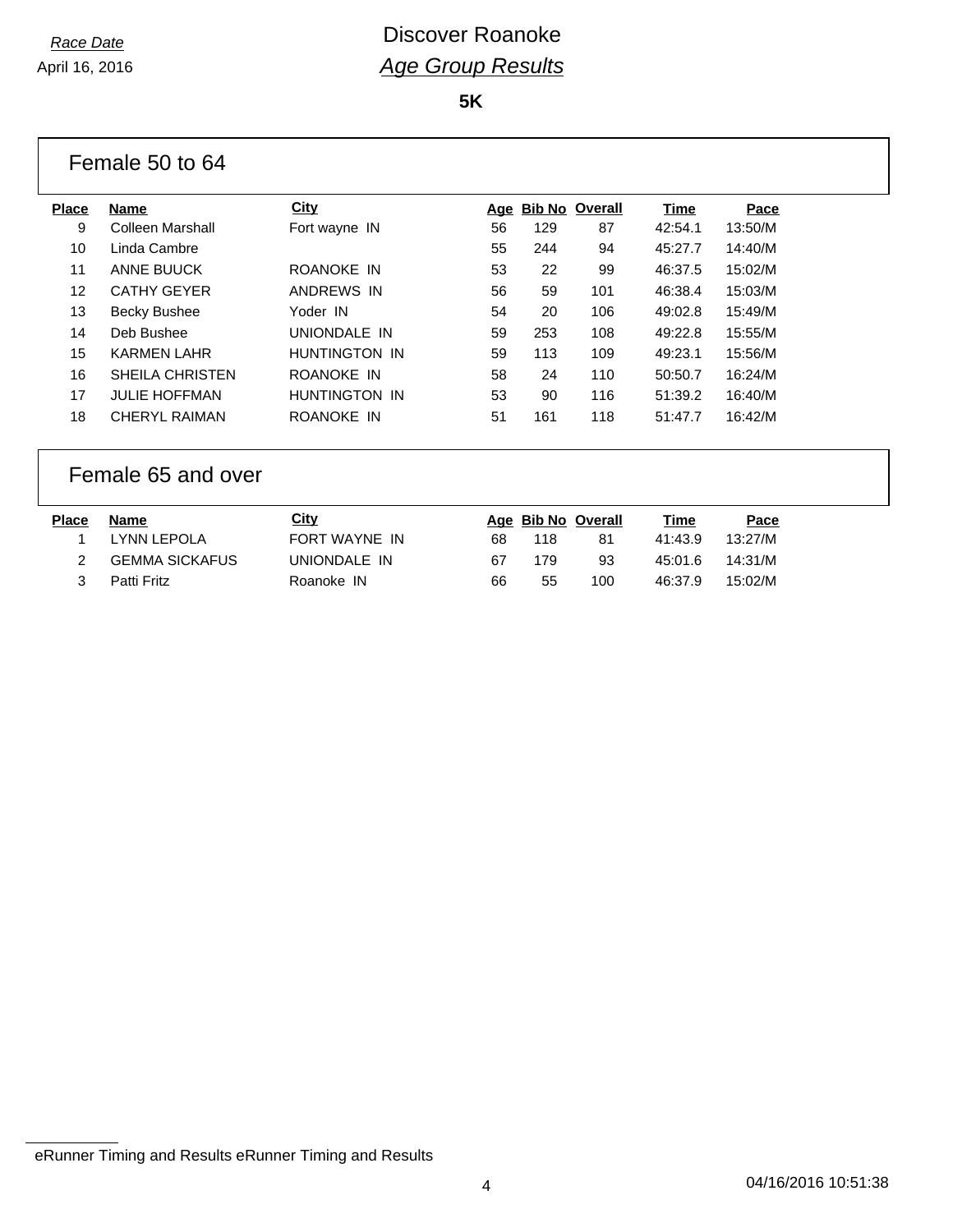### *Race Date* **Discover Roanoke** *Age Group Results*

|              | Male Open Winners    |             |                           |                        |                       |
|--------------|----------------------|-------------|---------------------------|------------------------|-----------------------|
| <b>Place</b> | Name<br>Juan Salazar | <u>City</u> | Age Bib No Overall<br>279 | <u>Time</u><br>19:52.4 | <u>Pace</u><br>6:25/M |

eRunner Timing and Results eRunner Timing and Results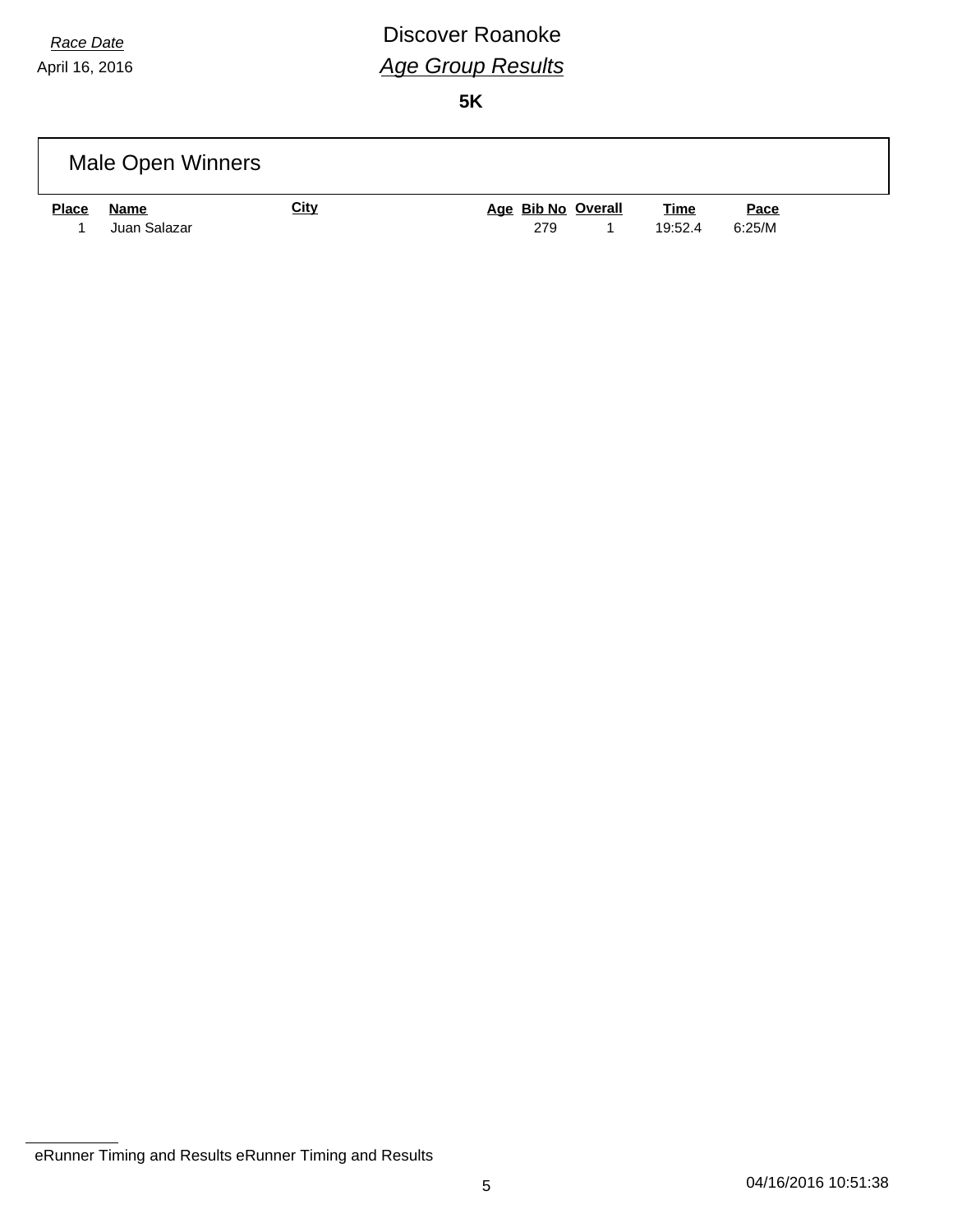### *Race Date* **Discover Roanoke** *Age Group Results*

**5K**

|                | Male 19 and Under        |                      |            |     |                       |             |         |  |
|----------------|--------------------------|----------------------|------------|-----|-----------------------|-------------|---------|--|
| <b>Place</b>   | <b>Name</b>              | <b>City</b>          |            |     | Age Bib No Overall    | <b>Time</b> | Pace    |  |
| 1              | Hunter Funk              | Huntington IN        | 18         | 247 | $\overline{2}$        | 20:03.5     | 6:28/M  |  |
| 2              | <b>Bryce Colclesser</b>  | roanoke IN           | 18         | 264 | 8                     | 24:52.3     | 8:01/M  |  |
| 3              | Austin McNamara          | Huntertown IN        | 18         | 138 | 15                    | 25:25.8     | 8:12/M  |  |
| 4              | Alec Vanness             | Huntertown IN        | 13         | 195 | 22                    | 27:23.6     | 8:50/M  |  |
| 5              | Max Colclesser           | roanoke IN           | 15         | 263 | 31                    | 28:30.3     | 9:12/M  |  |
| Male 20 to 35  |                          |                      |            |     |                       |             |         |  |
| <b>Place</b>   | <b>Name</b>              | <b>City</b>          |            |     | Age Bib No Overall    | Time        | Pace    |  |
| 1              | kyle Miron               | Columbia City IN     | 31         | 249 | 3                     | 20:06.9     | 6:29/M  |  |
| 2              | <b>TANNER JOHNSON</b>    | <b>HUNTINGTON IN</b> | 27         | 97  | 4                     | 20:09.4     | 6:30/M  |  |
| 3              | Adam Papp                | Ypsilanti MI         | 27         | 152 | 5                     | 21:45.9     | 7:01/M  |  |
| 4              | <b>Mirnes Hrustic</b>    | Fort Wayne IN        | 28         | 94  | 6                     | 23:35.6     | 7:36/M  |  |
| 5              | Aaron Meyer              | Huntington IN        | 29         | 228 | 9                     | 24:52.7     | 8:01/M  |  |
| 6              | <b>Austin Hess</b>       | Roanoke IN           | 35         | 82  | 14                    | 25:22.4     | 8:11/M  |  |
| $\overline{7}$ | <b>ADAM PYLE</b>         | HUNTINGTON IN        | 30         | 158 | 17                    | 25:30.8     | 8:14/M  |  |
| 8              | Jeremy Steele            | Roanoke IN           | 34         | 251 | 20                    | 27:00.5     | 8:43/M  |  |
| 9              | <b>Mark Wiley</b>        | Roanoke IN           | 27         | 203 | 33                    | 28:35.9     | 9:13/M  |  |
| 10             | <b>Bruce AR McNamara</b> | Huntertown IN        | 26         | 140 | 34                    | 29:24.3     | 9:29/M  |  |
| 11             | Cody Prezbindowski       | Fort Wayne IN        | 26         | 248 | 42                    | 32:40.9     | 10:32/M |  |
| 12             | JR Ruefer                | Roanoke IN           | 34         | 166 | 59                    | 35:35.8     | 11:29/M |  |
| 13             | Joseph Anderson          | Fort Wayne IN        | 31         | 2   | 84                    | 42:13.5     | 13:37/M |  |
| 14             | <b>TONY HERBER</b>       | HUNTINGTON IN        | 30         | 79  | 96                    | 45:43.2     | 14:45/M |  |
|                | Male 36 to 49            |                      |            |     |                       |             |         |  |
| <b>Place</b>   | <b>Name</b>              | <b>City</b>          | <u>Age</u> |     | <b>Bib No Overall</b> | <b>Time</b> | Pace    |  |
| 1              | <b>BRIAN KIESS</b>       | FORT WAYNE IN        | 49         | 101 | 13                    | 25:22.2     | 8:11/M  |  |
| 2              | John McLaghlin           | Fort Wayne IN        | 43         | 280 | 24                    | 27:32.9     | 8:53/M  |  |
| 3              | <b>ROB SHEETS</b>        | FORT WAYNE IN        | 44         | 177 | 48                    | 33:13.3     | 10:43/M |  |
| 4              | <b>Bruce McNamara</b>    | Huntertown IN        | 48         | 139 | 55                    | 34:53.4     | 11:15/M |  |
| 5              | <b>STEPHEN KLINE</b>     | FORT WAYNE IN        | 45         | 108 | 56                    | 35:11.8     | 11:21/M |  |
| 6              | Dave Hord                | Fort Wayne IN        | 43         | 93  | 67                    | 37:21.7     | 12:03/M |  |
| 7              | <b>SCOTT WISEMAN</b>     | FORT WAYNE IN        | 48         | 205 | 119                   | 51:47.8     | 16:42/M |  |
|                | Male 50 to 64            |                      |            |     |                       |             |         |  |
| <b>Place</b>   | <b>Name</b>              | City                 |            |     | Age Bib No Overall    | <b>Time</b> | Pace    |  |
| 1              | <b>Tim Deal</b>          | Andrews IN           | 60         | 30  | 12                    | 25:19.0     | 8:10/M  |  |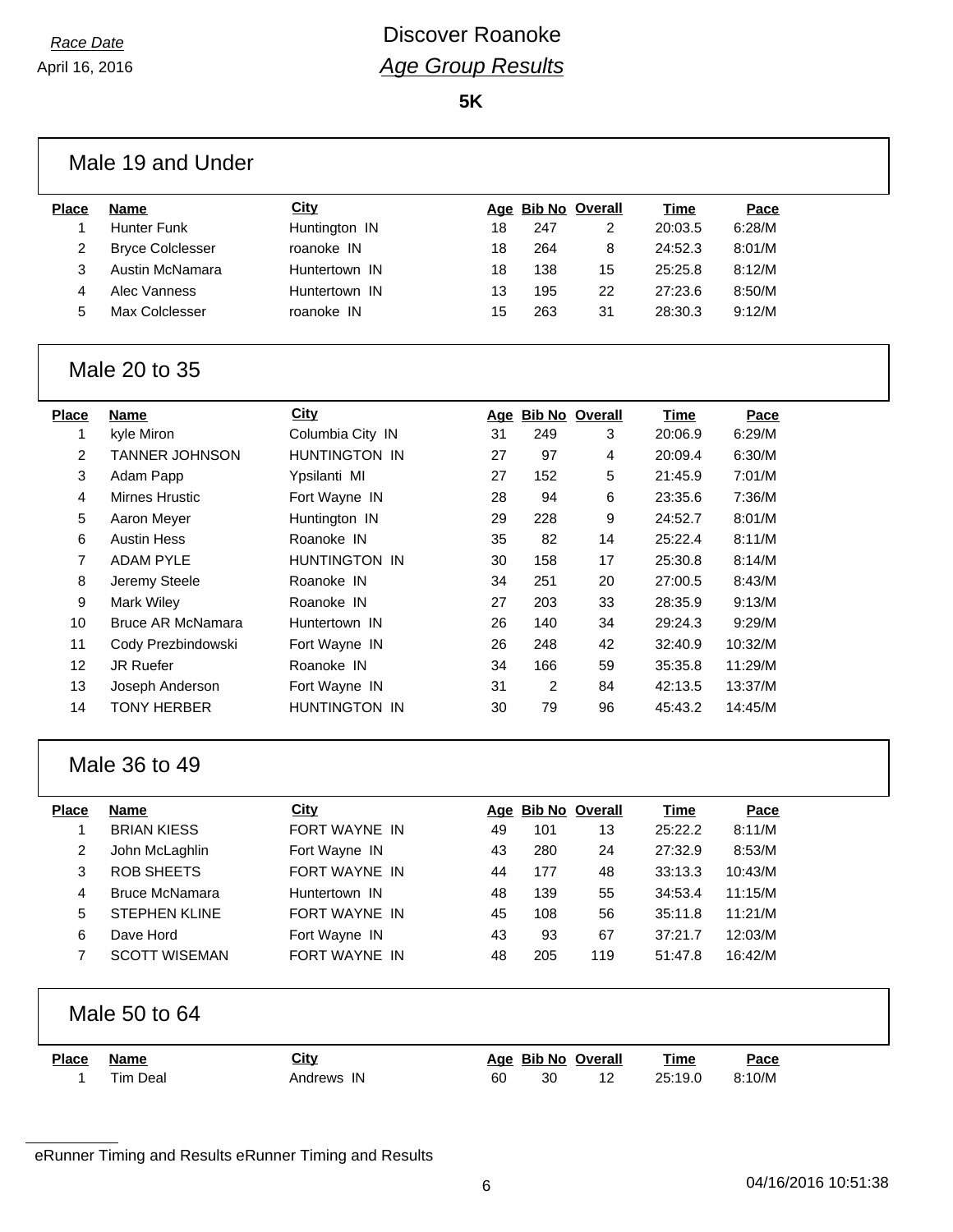**5K**

|              | Male 50 to 64        |                         |    |                    |                    |         |             |
|--------------|----------------------|-------------------------|----|--------------------|--------------------|---------|-------------|
| <b>Place</b> | <b>Name</b>          | City                    |    | Age Bib No Overall |                    | Time    | Pace        |
| 2            | Rob Neher            | Roanoke IN              | 50 | 149                | 25                 | 27:35.4 | 8:54/M      |
| 3            | Don Overman          |                         | 60 | 246                | 27                 | 27:55.0 | 9:00/M      |
| 4            | <b>KENNETH HESS</b>  | <b>COLUMBIA CITY IN</b> | 50 | 86                 | 57                 | 35:22.9 | 11:25/M     |
| 5            | <b>JERRY RUEFER</b>  | ROANOKE IN              | 54 | 164                | 58                 | 35:35.4 | 11:29/M     |
| 6            | <b>Michael Glick</b> | Roanoke IN              | 60 | 65                 | 64                 | 36:53.2 | 11:54/M     |
| 7            | Donald Uecker        | Fort Wayne IN           | 51 | 193                | 77                 | 40:12.3 | 12:58/M     |
| 8            | Dan Marshall         | Fort wayne IN           | 57 | 130                | 86                 | 42:53.2 | 13:50/M     |
| 9            | <b>BOB MACDONALD</b> | HUNTINGTON IN           | 60 | 124                | 97                 | 45:44.2 | 14:45/M     |
| 10           | Jeff Bushee          | Yoder IN                | 57 | 21                 | 107                | 49:03.2 | 15:49/M     |
| 11           | Greg Bushee          | UNIONDALE IN            | 60 | 254                | 111                | 50:52.0 | 16:25/M     |
|              | Male 65 and over     |                         |    |                    |                    |         |             |
| <b>Place</b> | <b>Name</b>          | <b>City</b>             |    |                    | Age Bib No Overall | Time    | <b>Pace</b> |
| 1            | Jim Brenock          | Fort Wayne IN           | 76 | 19                 | 80                 | 40:51.9 | 13:11/M     |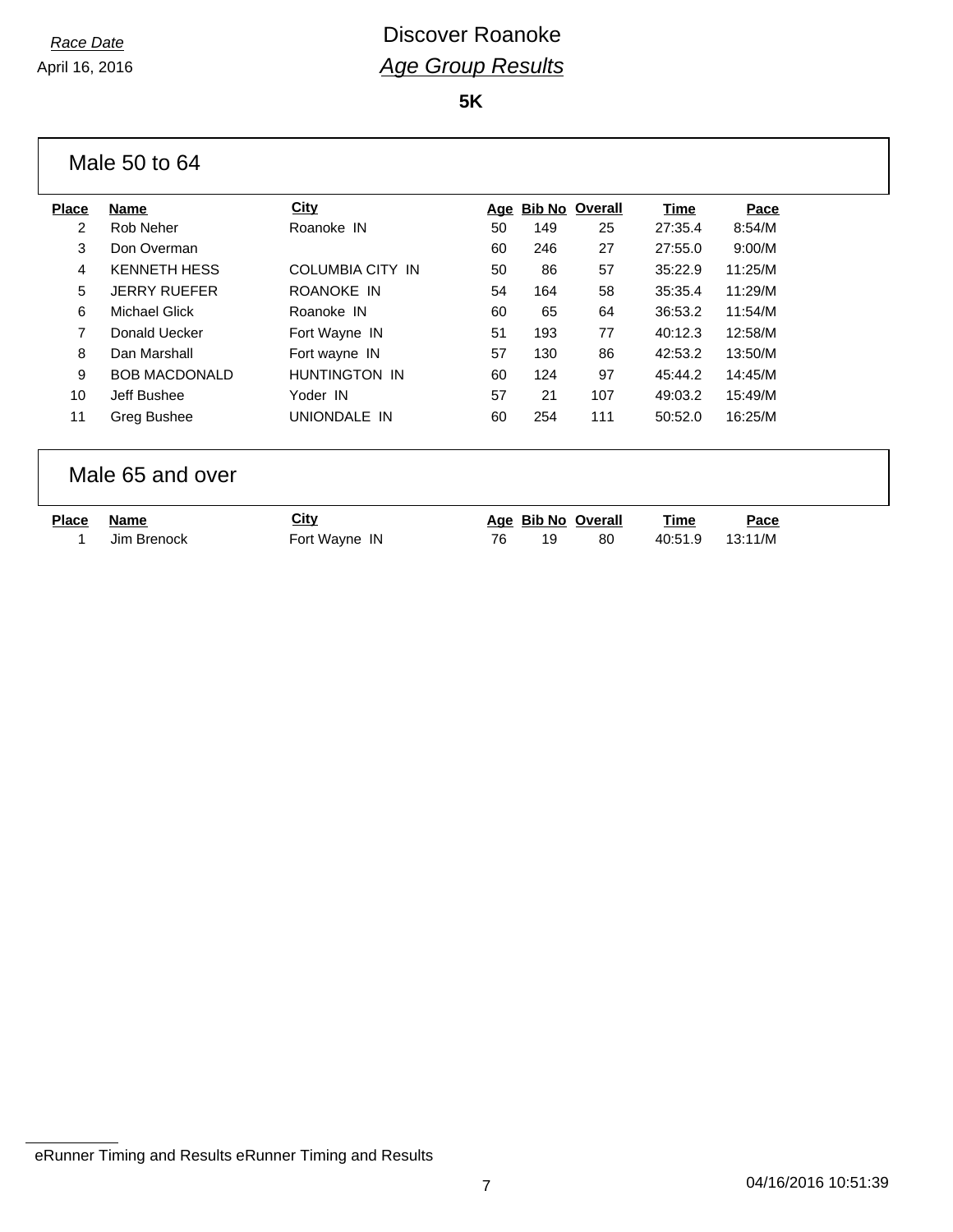# *Race Date* **Discover Roanoke** *Age Group Results*

| <b>Female Open Winners</b>                                             |                                     |                                          |  |  |  |
|------------------------------------------------------------------------|-------------------------------------|------------------------------------------|--|--|--|
| <u>City</u><br>Name<br><b>Place</b><br>jacque jansing<br>Fort Wayne IN | Age Bib No Overall<br>38<br>96<br>8 | <u>Time</u><br>Pace<br>6:50/M<br>42:24.0 |  |  |  |

eRunner Timing and Results eRunner Timing and Results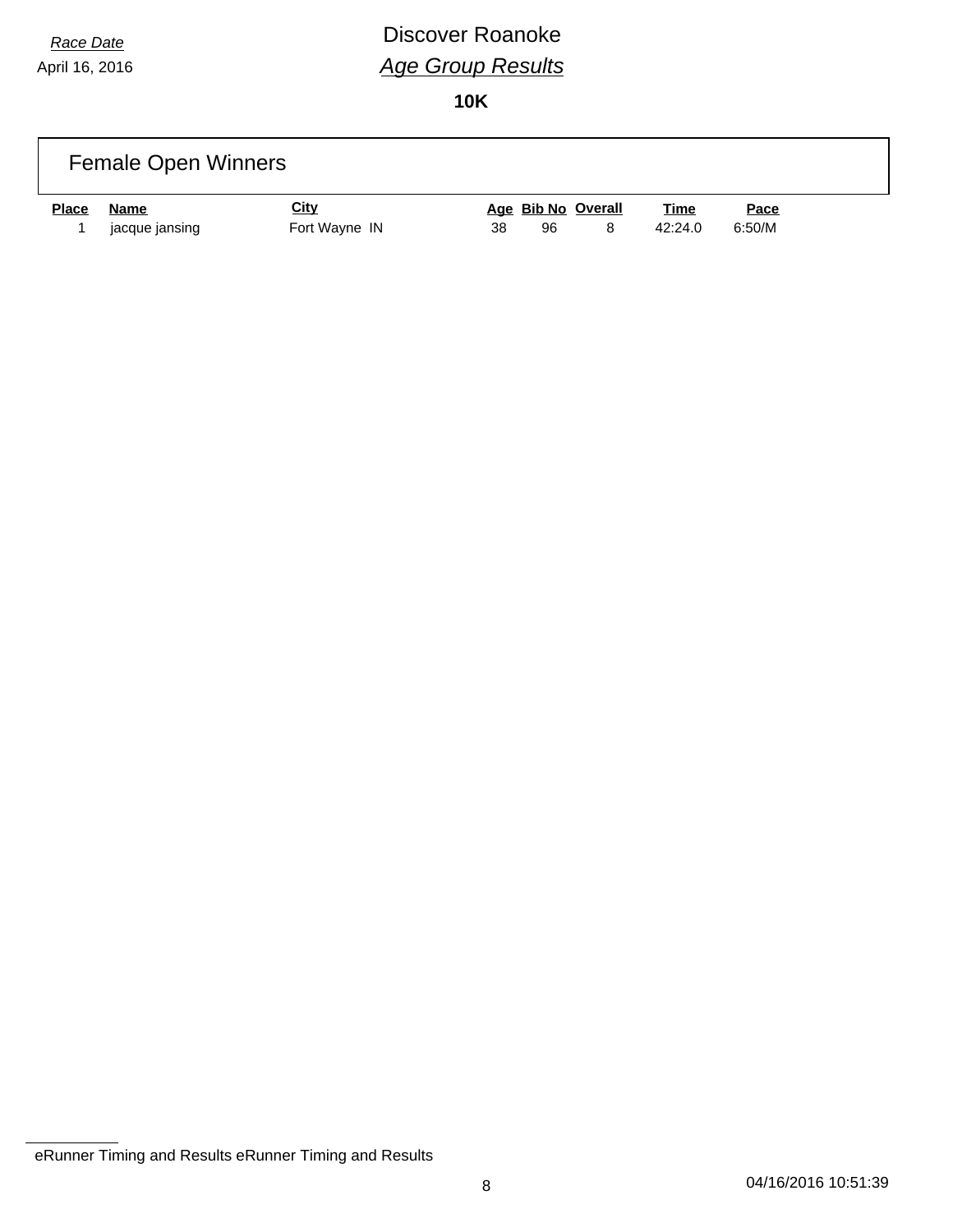# *Race Date* **Discover Roanoke** *Age Group Results*

**10K**

|                | Female 19 and Under       |                  |    |     |                    |             |         |  |
|----------------|---------------------------|------------------|----|-----|--------------------|-------------|---------|--|
| <b>Place</b>   | <b>Name</b>               | <b>City</b>      |    |     | Age Bib No Overall | <b>Time</b> | Pace    |  |
| $\mathbf{1}$   | Macie Cash                | Fort Wayne IN    | 13 | 23  | 19                 | 49:55.7     | 8:03/M  |  |
| 2              | <b>HEIDI WARNER</b>       | ROANOKE IN       | 12 | 199 | 47                 | 1:00:17.3   | 9:43/M  |  |
|                | Female 20 to 35           |                  |    |     |                    |             |         |  |
| <b>Place</b>   | Name                      | <b>City</b>      |    |     | Age Bib No Overall | <b>Time</b> | Pace    |  |
| 1              | Nikki Phillips            | Fort Wayne IN    | 30 | 154 | 11                 | 44:26.6     | 7:10/M  |  |
| $\overline{a}$ | <b>Christian Arnold</b>   | Fremont IN       | 33 | 5   | 14                 | 46:03.2     | 7:26/M  |  |
| 3              | <b>REBEKAH MANKEY</b>     | FORT WAYNE IN    | 30 | 128 | 20                 | 50:28.2     | 8:08/M  |  |
| 4              | <b>Breanne Hoffman</b>    | Roanoke IN       | 26 | 89  | 23                 | 52:19.6     | 8:26/M  |  |
| 5              | Kristen Farnham           | Columbia City IN | 26 | 46  | 31                 | 55:28.6     | 8:57/M  |  |
| 6              | Kelly Maloney             | Fort Wayne IN    | 35 | 126 | 35                 | 57:38.7     | 9:18/M  |  |
| 7              | Deah Wolf                 | Huntington IN    | 34 | 208 | 36                 | 57:46.0     | 9:19/M  |  |
| 8              | Sara Wegmann              | Markle IN        | 24 | 231 | 43                 | 59:07.7     | 9:32/M  |  |
| 9              | <b>Krystal Smith</b>      | Fort Wayne IN    | 30 | 181 | 48                 | 1:00:50.6   | 9:49/M  |  |
| 10             | Jennifer Bailey           | Fort Wayne IN    | 32 | 9   | 49                 | 1:00:53.1   | 9:49/M  |  |
| 11             | <b>CHANDA BLAIR</b>       | ROANOKE IN       | 34 | 14  | 53                 | 1:01:18.3   | 9:53/M  |  |
| 12             | Audree Ousley             | Huntington IN    | 33 | 278 | 56                 | 1:03:21.8   | 10:13/M |  |
| 13             | <b>Stacey Swinford</b>    | Peru IN          | 27 | 189 | 62                 | 1:04:33.0   | 10:25/M |  |
| 14             | Sommer Hunt               | Amboy IN         | 31 | 95  | 63                 | 1:04:41.5   | 10:26/M |  |
| 15             | Erica Hensley             | Huntington IN    | 25 | 76  | 66                 | 1:05:43.0   | 10:36/M |  |
| 16             | <b>Natalie Marshall</b>   | Fort Wayne IN    | 29 | 131 | 67                 | 1:05:56.8   | 10:38/M |  |
| 17             | <b>Katie Kent</b>         | Fort Wayne IN    | 33 | 255 | 68                 | 1:05:59.5   | 10:39/M |  |
| 18             | <b>Bridgette Burbrink</b> | Fort Wayne IN    | 26 | 261 | 69                 | 1:07:26.1   | 10:53/M |  |
| 19             | Shay Monirian             | Fort Wayne IN    | 28 | 148 | 70                 | 1:07:26.1   | 10:53/M |  |
| 20             | Ashley Fusselman          | Huntington IN    | 31 | 56  | 72                 | 1:09:02.7   | 11:08/M |  |
| 21             | April Hesson              | Huntington IN    | 35 | 88  | 86                 | 1:43:42.2   | 16:44/M |  |
| 22             | Chanel Hampton            | Detroit MI       | 29 | 72  | 88                 | 1:48:48.9   | 17:33/M |  |
|                | Female 36 to 49           |                  |    |     |                    |             |         |  |
| <b>Place</b>   | <b>Name</b>               | City             |    |     | Age Bib No Overall | <b>Time</b> | Pace    |  |
| 1              | JANET SCHAFER             | FORT WAYNE IN    | 37 | 168 | 16                 | 47:46.6     | 7:42/M  |  |
| 2              | sarah stroup              | roanoke IN       | 38 | 187 | 22                 | 52:11.3     | 8:25/M  |  |
| 3              | Jodi Genth                | Fort Wayne IN    | 46 | 58  | 33                 | 56:20.8     | 9:05/M  |  |
| 4              | Stacy Erickson-Pesetski   | Fort Wayne IN    | 38 | 45  | 34                 | 57:10.6     | 9:13/M  |  |

 JODI THIEL ANTWERP OH 49 191 38 58:10.7 9:23/M DEBBIE GILLESPIE ANTWERP OH 46 61 39 58:10.8 9:23/M Elizabeth Pasalich Fort wayne IN 36 153 41 58:41.8 9:28/M Molly Yaruchyk Fort Wayne IN 37 210 42 58:41.8 9:28/M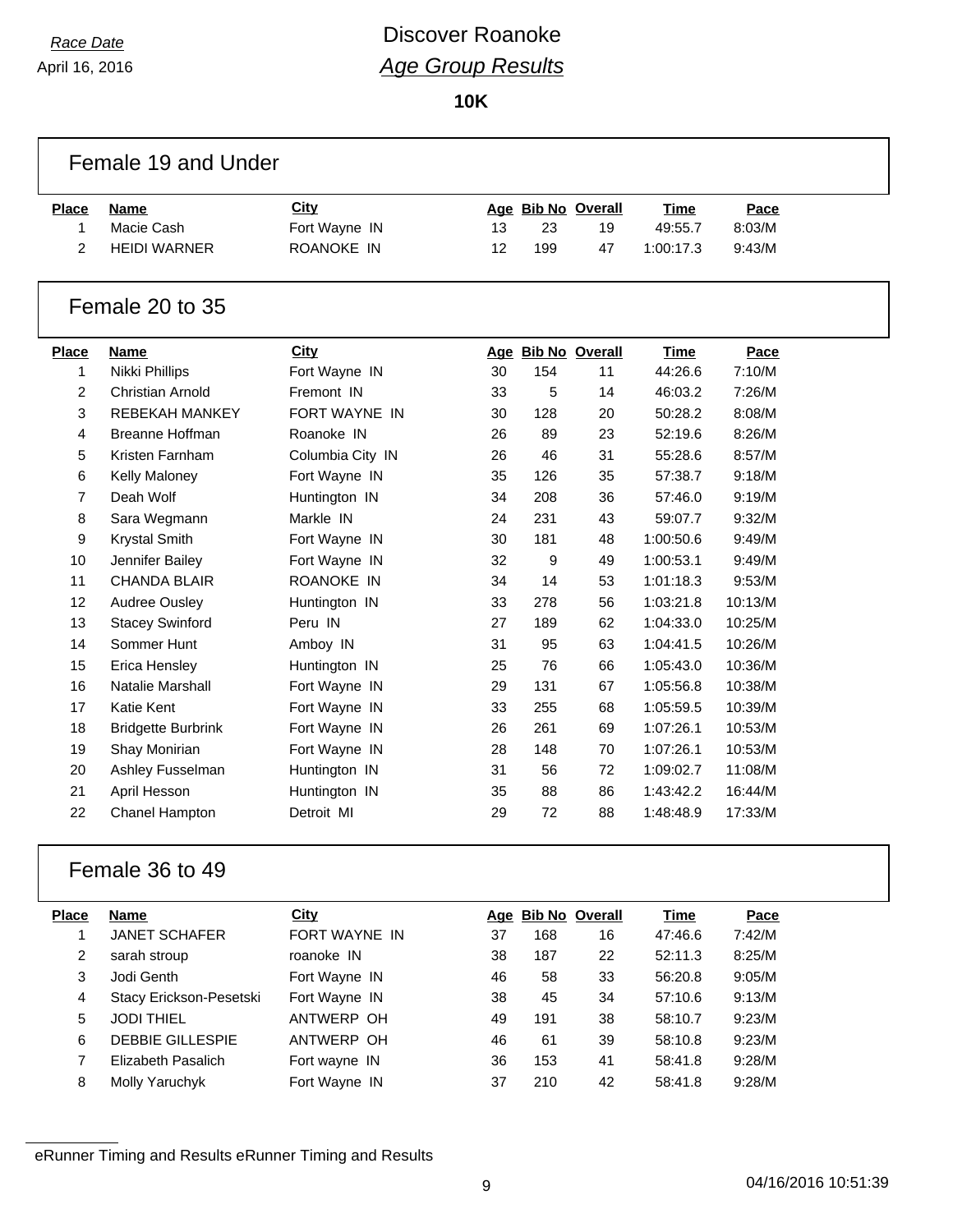**10K**

| Female 36 to 49 |  |  |  |
|-----------------|--|--|--|
|-----------------|--|--|--|

| Place | Name                    | <b>City</b>   |    | Age Bib No Overall |    | Time      | Pace    |
|-------|-------------------------|---------------|----|--------------------|----|-----------|---------|
| 9     | <b>Shelly Deck</b>      | Fort Wayne IN | 43 | 31                 | 44 | 59:08.7   | 9:32/M  |
| 10    | Krysten Ebert           | Fort Wayne IN | 37 | 41                 | 46 | 59:26.3   | 9:35/M  |
| 11    | <b>Bridget Clements</b> | Fort Wayne IN | 42 | 25                 | 50 | 1:01:04.5 | 9:51/M  |
| 12    | RaeAnne Kern            | Huntington IN | 43 | 276                | 57 | 1:03:22.6 | 10:13/M |
| 13    | Kris Scherer            | Roanoke IN    | 44 | 243                | 58 | 1:03:23.1 | 10:13/M |
| 14    | Sara Miller             | Roanoke IN    | 38 | 146                | 60 | 1:04:17.5 | 10:22/M |
| 15    | <b>MARIAM SCHNITZ</b>   | FORT WAYNE IN | 42 | 171                | 71 | 1:07:40.8 | 10:55/M |
| 16    | Stephanie Scheumann     | Fort Wayne IN | 42 | 169                | 74 | 1:14:56.4 | 12:05/M |
| 17    | Barbara McCanna         | Fort Wayne IN | 37 | 133                | 75 | 1:15:30.0 | 12:11/M |
| 18    | Heather Biggs           | Roanoke IN    | 43 | 12                 | 76 | 1:15:30.4 | 12:11/M |
| 19    | Lindsay Herr            | Fort Wayne IN | 39 | 81                 | 77 | 1:15:30.9 | 12:11/M |
| 20    | Tami Scribner           | Roanoke IN    | 44 | 174                | 78 | 1:19:45.2 | 12:52/M |
| 21    | Jen Goss                | Fort Wayne IN | 36 | 67                 | 79 | 1:19:45.6 | 12:52/M |
| 22    | Katrina Blasius         | Fort Wayne IN | 41 | 15                 | 85 | 1:43:41.5 | 16:43/M |
| 23    | Kelly Werth             | Roanoke IN    | 42 | 200                | 87 | 1:48:48.8 | 17:33/M |
|       |                         |               |    |                    |    |           |         |

#### Female 50 to 64

| Place | <b>Name</b>            | City                 |    | Age Bib No Overall |    | Time      | Pace    |
|-------|------------------------|----------------------|----|--------------------|----|-----------|---------|
|       | Cindy McGovern         | Fort Wayne IN        | 51 | 230                | 26 | 53:16.1   | 8:35/M  |
| 2     | <b>MALISSA COCKMAN</b> | FORT WAYNE IN        | 61 | 26                 | 37 | 57:50.9   | 9:20/M  |
| 3     | Liz Fuze               | Columbia city IN     | 51 | 57                 | 64 | 1:05:00.0 | 10:29/M |
| 4     | dianna mertz           | huntington IN        | 51 | 143                | 73 | 1:11:19.3 | 11:30/M |
| 5     | Anne Davies            | fort wayne IN        | 60 | 29                 | 80 | 1:24:04.5 | 13:34/M |
| 6     | PHOEBE HELVIE          | <b>HUNTINGTON IN</b> | 50 | 75                 | 81 | 1:31:08.7 | 14:42/M |
|       | <b>Carol Stokes</b>    | Fort Wayne IN        | 51 | 185                | 84 | 1:35:40.7 | 15:26/M |
|       |                        |                      |    |                    |    |           |         |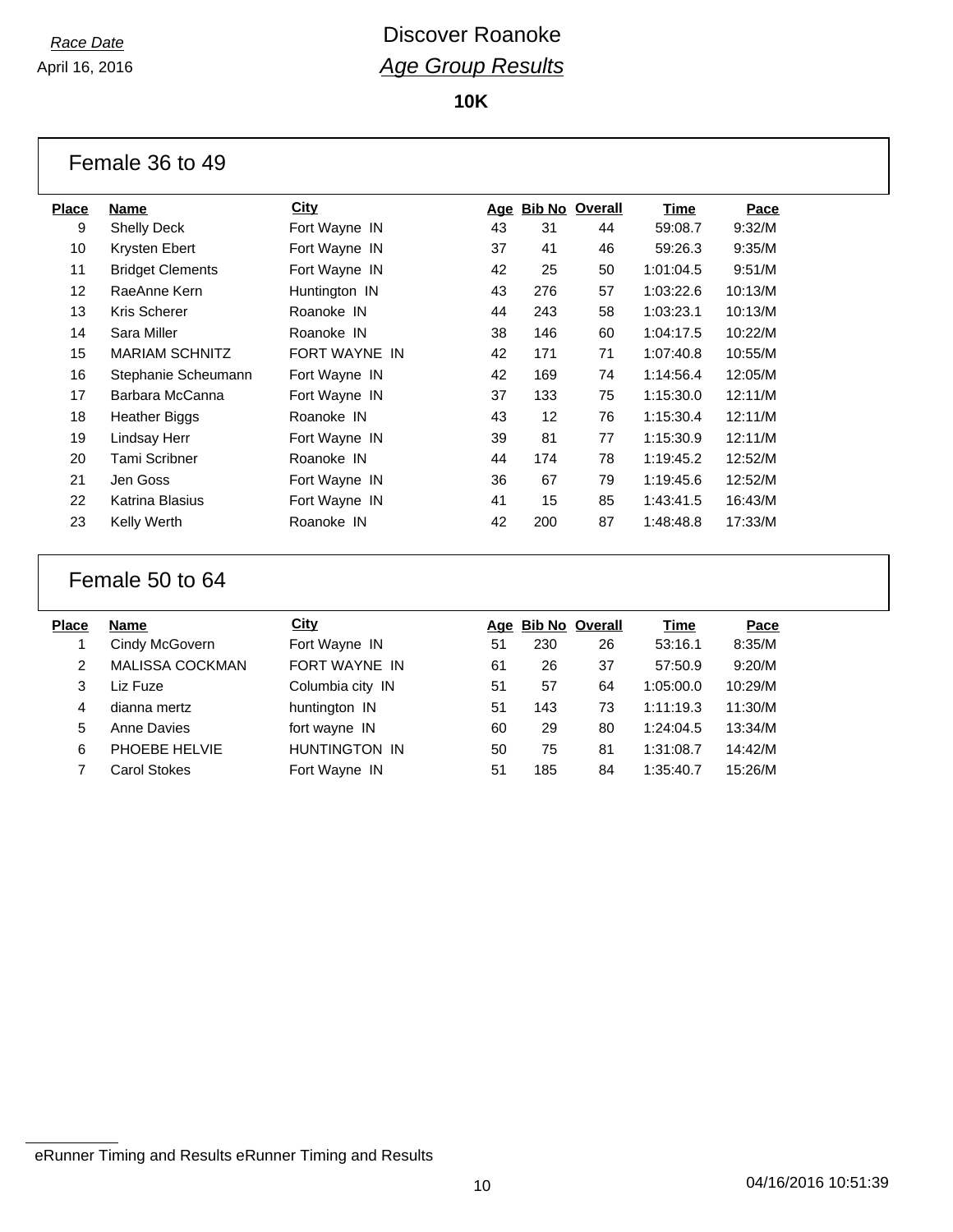# *Race Date* **Discover Roanoke** *Age Group Results*

|              | Male Open Winners   |             |    |     |                    |             |             |  |
|--------------|---------------------|-------------|----|-----|--------------------|-------------|-------------|--|
| <b>Place</b> | Name                | <u>City</u> |    |     | Age Bib No Overall | <u>Time</u> | <u>Pace</u> |  |
|              | <b>Brad Prather</b> | Roanoke IN  | 44 | 157 |                    | 34:23.1     | 5:33/M      |  |

eRunner Timing and Results eRunner Timing and Results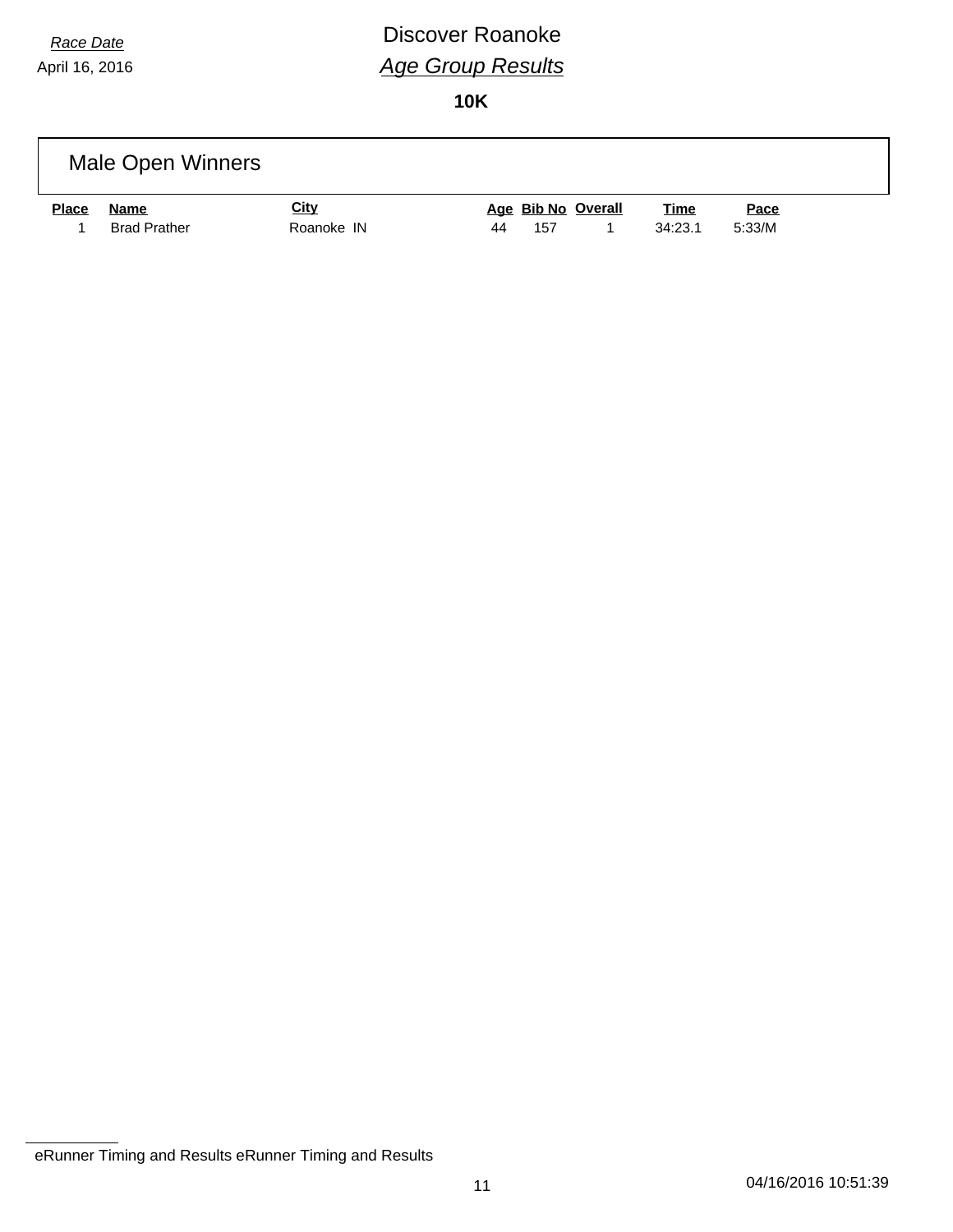### *Race Date* **Discover Roanoke** *Age Group Results*

**10K**

|              | Male 19 and Under                  |                                |          |            |                       |                        |                    |  |
|--------------|------------------------------------|--------------------------------|----------|------------|-----------------------|------------------------|--------------------|--|
| <b>Place</b> | <b>Name</b>                        | <b>City</b>                    | Age      |            | <b>Bib No Overall</b> | Time                   | Pace               |  |
| 1            | <b>Reid Dillon</b>                 |                                | 14       | 232        | 12                    | 44:44.1                | 7:13/M             |  |
| 2            | <b>JACOB FOSTER</b>                | ROANOKE IN                     | 16       | 215        | 13                    | 45:01.1                | 7:16/M             |  |
| 3            | <b>Tyler Snodderly</b>             | Huntington IN                  | 18       | 183        | 24                    | 52:33.3                | 8:29/M             |  |
|              | Male 20 to 35                      |                                |          |            |                       |                        |                    |  |
| <b>Place</b> | <b>Name</b>                        | <b>City</b>                    |          |            | Age Bib No Overall    | <b>Time</b>            | Pace               |  |
| 1            | jake fitzmaurice                   | Columbia city IN               | 34       | 48         | 4                     | 41:20.7                | 6:40/M             |  |
| 2            | Adam Dyer                          | Fort Wayne IN                  | 28       | 39         | 9                     | 43:00.0                | 6:56/M             |  |
| 3            | Benjamin Maloney                   | Fort Wayne IN                  | 35       | 125        | 18                    | 49:32.8                | 7:59/M             |  |
| 4            | <b>Brent Harring</b>               | FORT WAYNE IN                  | 32       | 73         | 21                    | 50:35.2                | 8:10/M             |  |
| 5            | <b>Brad Wolf</b>                   | Huntington IN                  | 35       | 207        | 29                    | 53:44.5                | 8:40/M             |  |
| 6            | Jason Wade                         | Fort Wayne IN                  | 35       | 197        | 40                    | 58:33.4                | 9:27/M             |  |
| 7            | <b>Eric Steitz</b>                 |                                | 26       | 233        | 51                    | 1:01:10.0              | 9:52/M             |  |
| 8            | <b>CHRIS MILLER</b>                | ANGOLA IN                      | 35       | 144        | 82                    | 1:32:43.7              | 14:57/M            |  |
|              |                                    |                                |          |            |                       |                        |                    |  |
|              | Male 36 to 49                      |                                |          |            |                       |                        |                    |  |
| <b>Place</b> | <b>Name</b>                        | City                           |          |            | Age Bib No Overall    | <b>Time</b>            | Pace               |  |
| 1            | Scott Erba                         | Warsaw IN                      | 47       | 242        | 2                     | 35:35.2                | 5:44/M             |  |
| 2            | Pedro Yaruchyk                     | Fort Wayne IN                  | 36       | 211        | 3                     | 38:42.0                | 6:15/M             |  |
| 3            | Kevin Erb                          | Fort Wayne IN                  | 37       | 44         | 5                     | 42:16.2                | 6:49/M             |  |
| 4            | Jeremy Nix                         | Huntington IN                  | 38       | 151        | 6                     | 42:18.4                | 6:49/M             |  |
| 5            | Andrew McCanna                     | FOrt Wayne IN                  | 41       | 132        | 10                    | 43:50.5                | 7:04/M             |  |
| 6            | Andres Gil                         | Fort wayne IN                  | 49       | 60         | 15                    | 47:33.0                | 7:40/M             |  |
| 7            | <b>Chad Nesser</b>                 | Ft Wayne IN                    | 37       | 150        | 17                    | 49:11.1                | 7:56/M             |  |
| 8            | <b>Brad Thomas</b>                 | Fort Wayne IN                  | 41       | 256        | 25                    | 53:15.2                | 8:35/M             |  |
| 9            | <b>Brian Herr</b>                  | Fort Wayne IN                  | 41       | 80         | 27                    | 53:24.2                | 8:37/M             |  |
| 10           | Kevan Biggs                        | Roanoke IN                     | 44       | 13         | 28                    | 53:24.7                | 8:37/M             |  |
| 11           | Chad Bailey                        | Fort Wayne IN                  | 38       | 8          | 30                    | 55:21.8                | 8:56/M             |  |
| 12           | Jason Ebert                        | Fort Wayne IN                  | 37       | 40         | 45                    | 59:26.3                | 9:35/M             |  |
| 13           | Darren Waggoner                    | Fort Wayne IN                  | 47       | 221        | 52                    | 1:01:14.4              | 9:53/M             |  |
| 14           | Justin Wall                        | Huntington IN                  | 39       | 281        | 59                    | 1:03:53.6              | 10:18/M            |  |
| 15           | Michael Smith                      | Fort Wayne IN                  | 36       | 182        | 83                    | 1:35:40.6              | 15:26/M            |  |
| 16<br>17     | Jason Rey<br><b>Toney Malloris</b> | Fort Wayne IN<br>Fort Wayne IN | 44<br>46 | 224<br>225 | 89<br>90              | 1:49:08.1<br>1:49:08.9 | 17:36/M<br>17:36/M |  |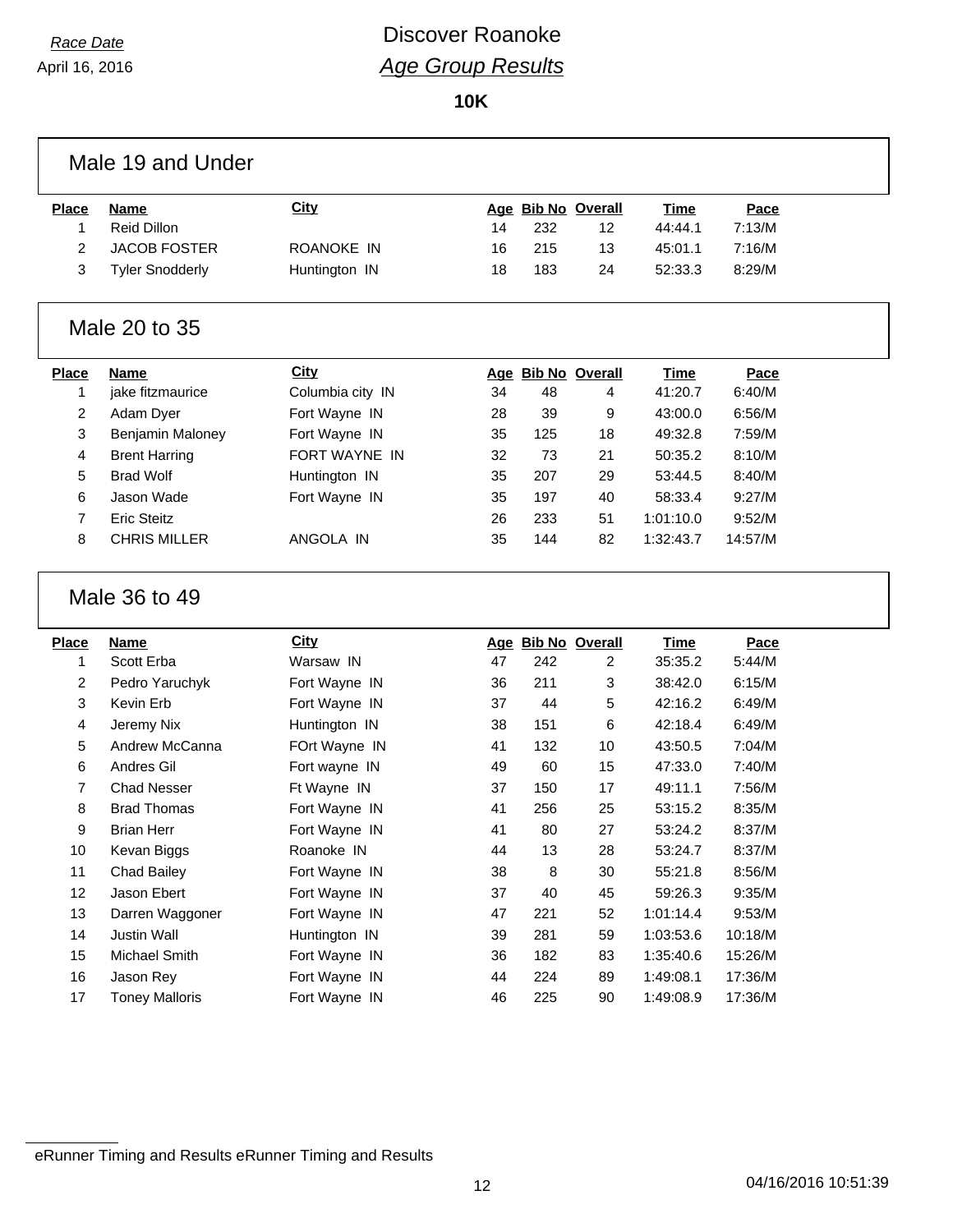|              | Male 50 to 64       |                      |     |     |                       |           |         |  |
|--------------|---------------------|----------------------|-----|-----|-----------------------|-----------|---------|--|
| <b>Place</b> | Name                | <b>City</b>          | Age |     | <b>Bib No Overall</b> | Time      | Pace    |  |
|              | Doug Dark           | Fort Wayne IN        | 55  | 234 | $\overline{7}$        | 42:34.6   | 6:52/M  |  |
| 2            | Jim Echols          | fort wayne IN        | 50  | 42  | 32                    | 55:56.1   | 9:01/M  |  |
| 3            | <b>STEVE WALTER</b> | <b>FORT WAYNE IN</b> | 56  | 198 | 54                    | 1:02:20.2 | 10:03/M |  |
| 4            | Mark Kundo          | Fort Wayne IN        | 50  | 110 | 55                    | 1:03:21.6 | 10:13/M |  |
| 5            | David Scribner      | Roanoke IN           | 52  | 173 | 61                    | 1:04:28.8 | 10:24/M |  |
|              | Male 65 and over    |                      |     |     |                       |           |         |  |
| <b>Place</b> | <b>Name</b>         | City                 |     |     | Age Bib No Overall    | Time      | Pace    |  |
|              | <b>Gordon Pleus</b> | Fort Wayne IN        | 69  | 222 | 65                    | 1:05:01.0 | 10:29/M |  |

eRunner Timing and Results eRunner Timing and Results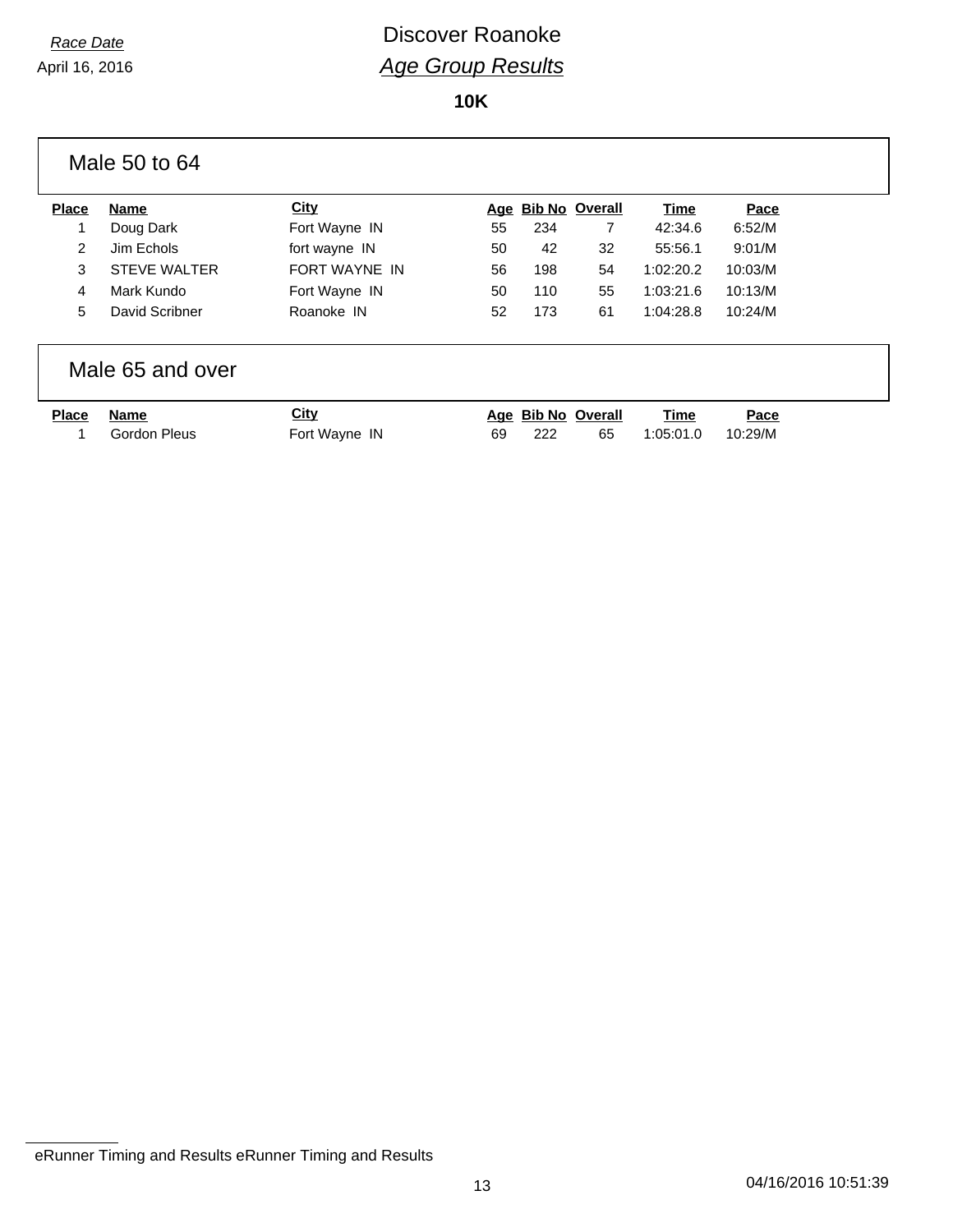**1 Mile**

|                         | Female 11 and Under    |                         |    |     |                    |             |         |  |
|-------------------------|------------------------|-------------------------|----|-----|--------------------|-------------|---------|--|
| <b>Place</b>            | <b>Name</b>            | <b>City</b>             |    |     | Age Bib No Overall | <b>Time</b> | Pace    |  |
| 1                       | Hannah DuBois          | Huntington IN           | 10 | 38  | 6                  | 8:24.5      | 8:24/M  |  |
| $\overline{\mathbf{c}}$ | Ava DuBois             | Huntington IN           | 9  | 37  | 10                 | 8:59.4      | 8:59/M  |  |
| 3                       | Daisy Stout            | Fort Wayne IN           | 10 | 262 | 11                 | 9:08.6      | 9:08/M  |  |
| 4                       | Reganne Ackmann        | Roanoke IN              | 11 | 220 | 16                 | 10:09.9     | 10:09/M |  |
| 5                       | Selah Zezula           |                         | 5  | 271 | 17                 | 10:17.0     | 10:17/M |  |
| 6                       | Lydia Stout            | Fort Wayne IN           | 11 | 266 | 28                 | 12:34.0     | 12:34/M |  |
| 7                       | <b>Renee Fraze</b>     | Uniondale IN            | 10 | 52  | 30                 | 13:08.6     | 13:08/M |  |
| 8                       | <b>RUBY MAE GRAGG</b>  | <b>COLUMBIA CITY IN</b> | 5  | 69  | 34                 | 13:33.3     | 13:33/M |  |
| 9                       | <b>Tayteum McCoart</b> | Roanoke IN              | 5  | 275 | 37                 | 15:12.6     | 15:12/M |  |
| 10                      | <b>Teresa Meyer</b>    |                         | 5  | 237 | 38                 | 16:06.1     | 16:06/M |  |
|                         | Female 12 to 14        |                         |    |     |                    |             |         |  |
| <b>Place</b>            | <b>Name</b>            | <b>City</b>             |    |     | Age Bib No Overall | Time        | Pace    |  |
| 1                       | Baylee Ackmann         | Roanoke IN              | 14 | 219 | 13                 | 9:56.3      | 9:56/M  |  |
| 2                       | <b>Riley Fraze</b>     | uniondale IN            | 13 | 53  | 29                 | 12:34.1     | 12:34/M |  |
|                         | Female 20 to 35        |                         |    |     |                    |             |         |  |
| <b>Place</b>            | <b>Name</b>            | <b>City</b>             |    |     | Age Bib No Overall | <b>Time</b> | Pace    |  |
| 1                       | Bethany Zezula         | Markle IN               | 34 | 270 | 18                 | 10:17.0     | 10:17/M |  |
| $\overline{a}$          | Joelle Ruefer          | Roanoke IN              | 33 | 165 | 22                 | 10:35.9     | 10:35/M |  |
| 3                       | ROXANN GROGG           | <b>COLUMBIA CITY IN</b> | 35 | 273 | 33                 | 13:32.9     | 13:32/M |  |
| 4                       | Jessica Landrigan      | FORT WAYNE IN           | 35 | 115 | 35                 | 14:43.1     | 14:43/M |  |
| 5                       | Ann Meyer              | Fort Wayne IN           | 32 | 236 | 39                 | 16:06.2     | 16:06/M |  |
|                         | Female 36 to 49        |                         |    |     |                    |             |         |  |
| <b>Place</b>            | Name                   | <b>City</b>             |    |     | Age Bib No Overall | <b>Time</b> | Pace    |  |
| 1                       | Abby DuBois            | Huntington IN           | 37 | 36  | 9                  | 8:56.6      | 8:56/M  |  |
| $\overline{2}$          | Elisha Hess            | Roanoke IN              | 36 | 83  | 25                 | 10:53.0     | 10:53/M |  |
| 3                       | <b>Breann McCoart</b>  | Roanoke IN              | 36 | 277 | 36                 | 15:12.2     | 15:12/M |  |
|                         | Female 50 to 64        |                         |    |     |                    |             |         |  |
| <b>Place</b>            | <b>Name</b>            | <b>City</b>             |    |     | Age Bib No Overall | <b>Time</b> | Pace    |  |
| 1                       | Nancy Boyer            | FORT WAYNE IN           | 64 | 238 | 41                 | 16:08.0     | 16:08/M |  |
|                         |                        |                         |    |     |                    |             |         |  |